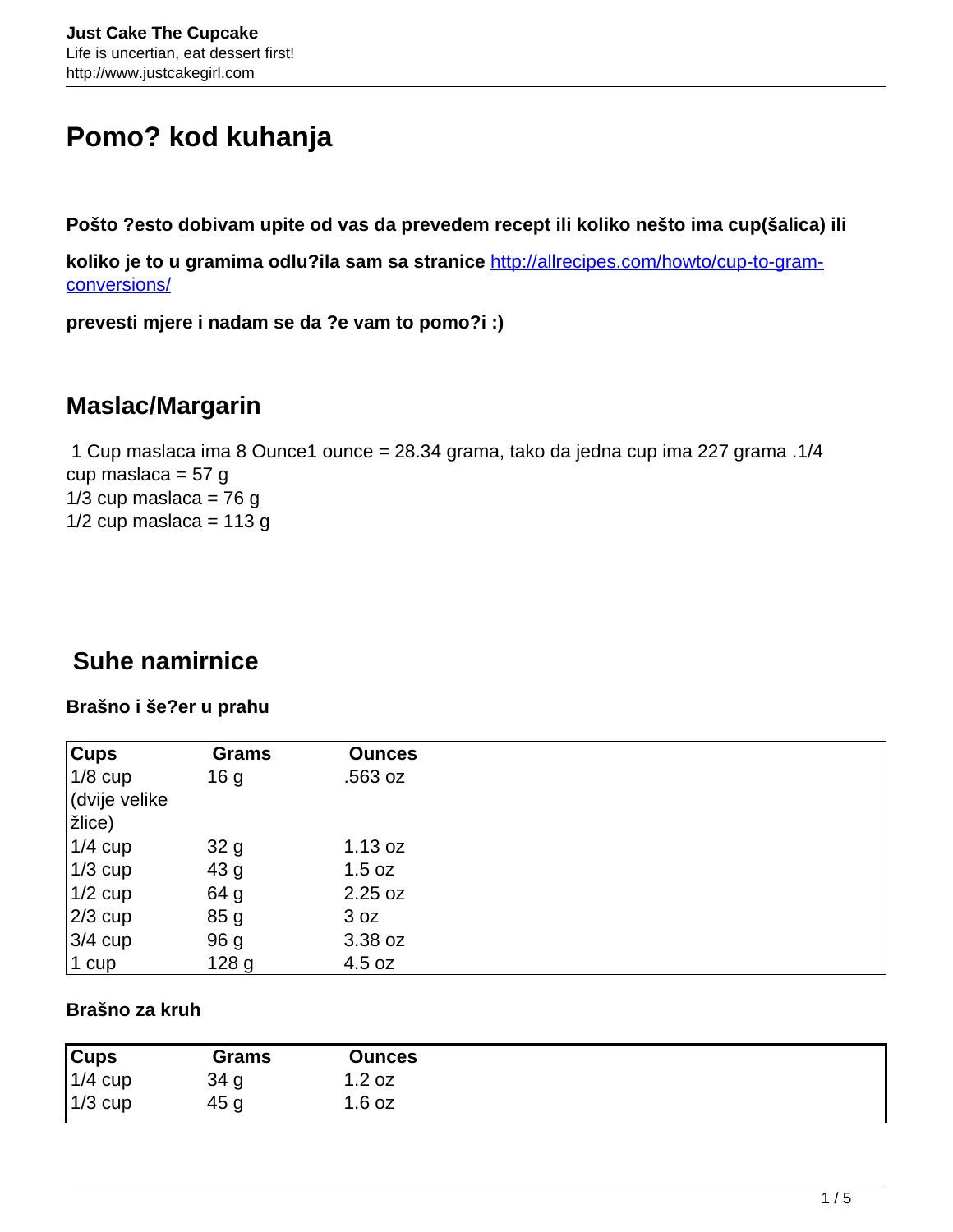#### **Just Cake The Cupcake**

Life is uncertian, eat dessert first! http://www.justcakegirl.com

| $1/2$ cup | 68 g  | 2.4 oz |  |
|-----------|-------|--------|--|
| $1$ cup   | 136 g | 4.8 oz |  |

### **Zobeno brašno**

| Cups      | <b>Grams</b>    | <b>Ounces</b> |
|-----------|-----------------|---------------|
| $1/4$ cup | 21 <sub>g</sub> | .75 oz        |
| $1/3$ cup | 28 g            | 1 oz          |
| $1/2$ cup | 43 g            | 1.5 oz        |
| $1$ cup   | 85 <sub>g</sub> | 3 oz          |

## **Bijeli še?er**

| <b>Cups</b> | Grams            | <b>Ounces</b> |
|-------------|------------------|---------------|
| 2 Tbsp      | 25g              | .89 oz        |
| $1/4$ cup   | 50 <sub>g</sub>  | 1.78 oz       |
| $1/3$ cup   | 67 g             | 2.37 oz       |
| $1/2$ cup   | 100 <sub>g</sub> | 3.55 oz       |
| $2/3$ cup   | 134 <sub>g</sub> | 4.73 oz       |
| $3/4$ cup   | 150 <sub>g</sub> | 5.3 oz        |
| 1 cup       | $201$ g          | 7.1 oz        |

### **Sme?i še?er**

| <b>Cups</b> | <b>Grams</b>     | <b>Ounces</b> |  |
|-------------|------------------|---------------|--|
| $1/4$ cup   | 55g              | 1.9 oz        |  |
| $1/3$ cup   | 73 g             | 2.58 oz       |  |
| $1/2$ cup   | 110 <sub>g</sub> | 3.88 oz       |  |
| $1$ cup     | 220 <sub>g</sub> | 7.75 oz       |  |

### **Sirupi, med i melasa**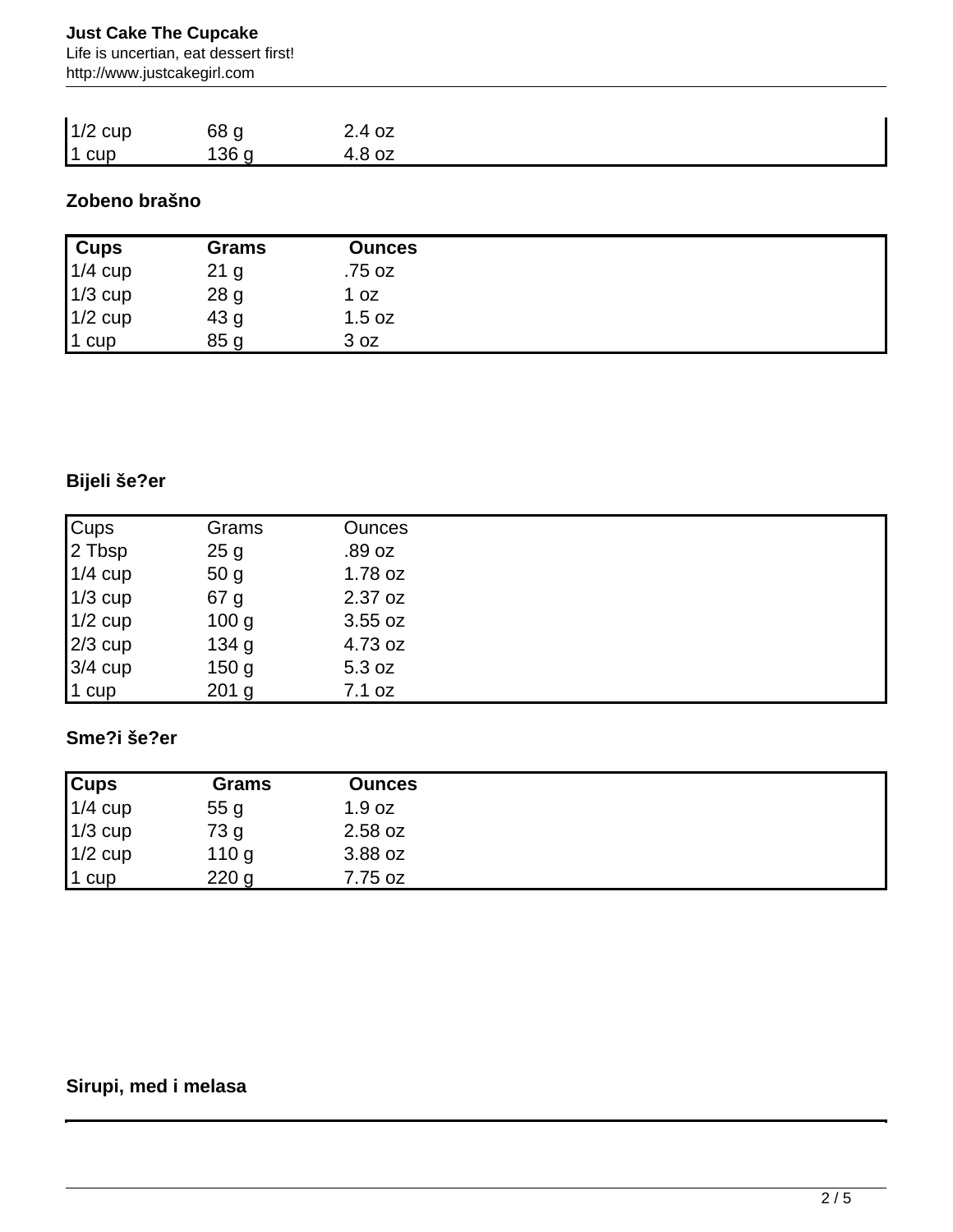#### **Just Cake The Cupcake**

Life is uncertian, eat dessert first! http://www.justcakegirl.com

| <b>Cups</b>    | Grams            | <b>Ounces</b> |
|----------------|------------------|---------------|
| 2 velike žlice | 43 g             | 1.5 oz        |
| $1/4$ cup      | 85g              | 3 oz          |
| $1/3$ cup      | 113g             | 4 oz          |
| $1/2$ cup      | 170 <sub>g</sub> | 6 oz          |
| $2/3$ cup      | 227g             | 8 oz          |
| $3/4$ cup      | 255g             | 9 oz          |
| $1$ cup        | 340 g            | 12 oz         |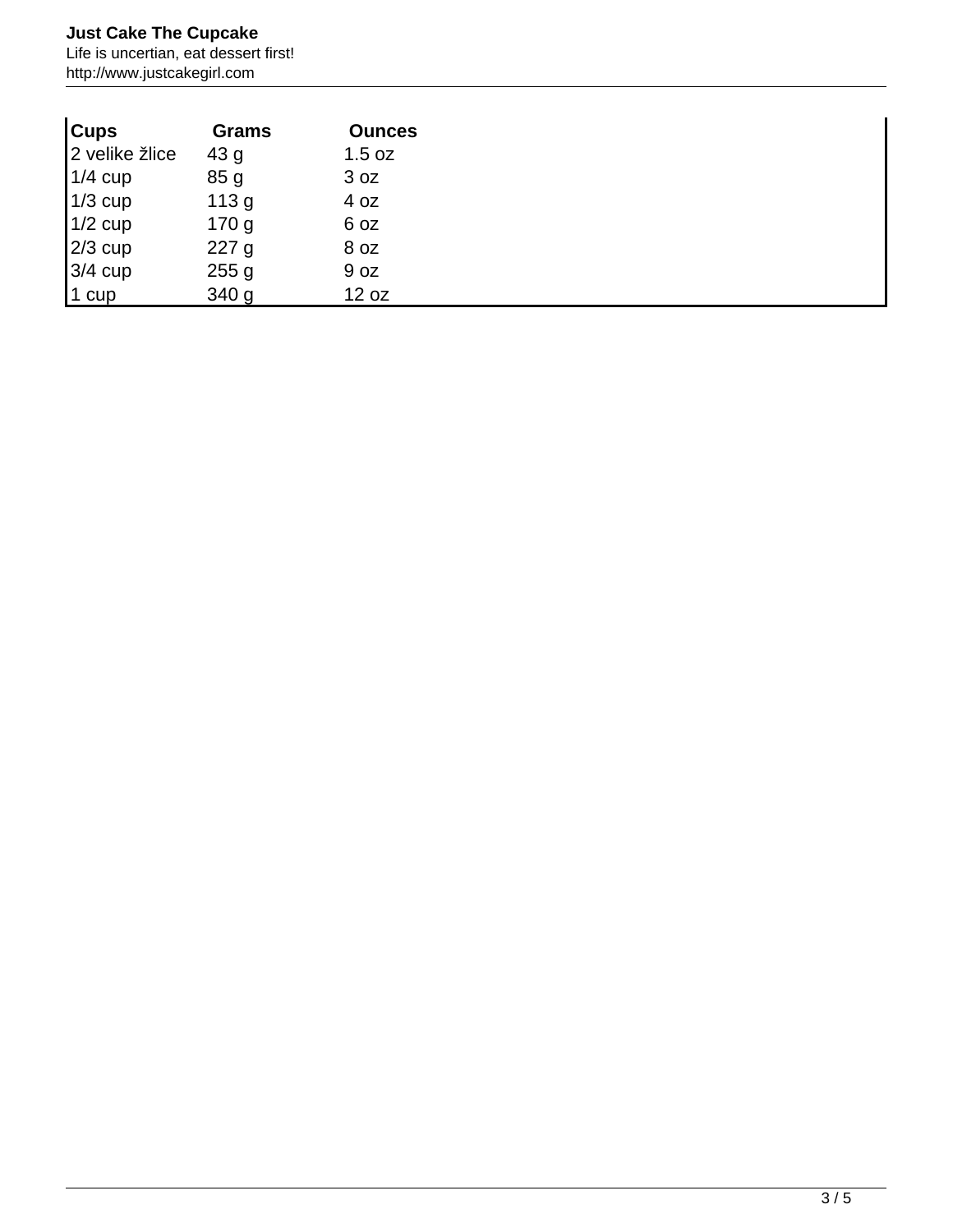#### **Just Cake The Cupcake**

Life is uncertian, eat dessert first! http://www.justcakegirl.com

|                                                                                                      |                                                                         | <b>THIS ton THA7</b>                                                                                                                                                                                                                                                                     |  |  |
|------------------------------------------------------------------------------------------------------|-------------------------------------------------------------------------|------------------------------------------------------------------------------------------------------------------------------------------------------------------------------------------------------------------------------------------------------------------------------------------|--|--|
|                                                                                                      |                                                                         | G Guide to Cooking and Baking Substitutions                                                                                                                                                                                                                                              |  |  |
|                                                                                                      |                                                                         | ă                                                                                                                                                                                                                                                                                        |  |  |
|                                                                                                      | ORIGINAL                                                                | <b>SUBSTITUTE</b>                                                                                                                                                                                                                                                                        |  |  |
| L                                                                                                    | <b>Baking Powder</b><br>1 tsp                                           | Cream of<br><b>Baking Soda</b><br>$\bullet$<br>Q<br>Tartar<br>/4 tsp<br>Vz tsp                                                                                                                                                                                                           |  |  |
|                                                                                                      | Bread Crumbs,<br>Dry                                                    | Crushed<br>Rolled Oats<br>lž<br>-9.<br>OR<br><b>Bran Cereal</b><br>as needed                                                                                                                                                                                                             |  |  |
|                                                                                                      | Buttermilk<br>1 cup                                                     | Vinegar<br>Milk<br>Lemon<br>Milk<br>up o <sup>1 thsp</sup><br>$\frac{1 \text{ cup}}{1}$<br>Juice<br>Yogurt<br>$\overline{\phantom{a}}$ OR<br>$\circ$<br>$\bullet$<br>1 thsp<br>1 cup                                                                                                     |  |  |
|                                                                                                      | Cajun<br>Seasoning<br>1 tsp                                             | Dried<br>Dried<br>Minced<br>Cayenne<br>Pepper<br>$\bullet$<br>Thyme $\bullet$<br>Basil<br>Vetsp<br>$\circ$<br>Garlic<br>1 clove<br>ı                                                                                                                                                     |  |  |
|                                                                                                      | Chocolate,<br>Semi-sweet<br>1 square (1 ounce)                          | Semisweet<br>Shocolate Chips<br>S thsp<br>Unsweetened Sugar<br>1 square<br>r                                                                                                                                                                                                             |  |  |
|                                                                                                      | Chocolate<br>square (1 ounce)                                           | Vegetable<br>Baking<br>Baking<br>Shortening<br>Cocoa O<br>Cocoa<br>Oil<br>OR<br>$\bullet$<br>1 thsp<br>$1$ thep<br>100<br>ю                                                                                                                                                              |  |  |
| ö                                                                                                    | Cornstarch,<br>Thickening<br>Agent 1 tbsp                               | All-Purpose Flour<br>tbsp                                                                                                                                                                                                                                                                |  |  |
|                                                                                                      | Corn Syrup,<br>Dark<br>1 cup                                            | Light Corn<br>Molasses<br>Syrup<br><b>We</b> cup<br>顺<br>up.                                                                                                                                                                                                                             |  |  |
|                                                                                                      | Corn Syrup,<br>Light<br>cup                                             | Water<br>$\begin{array}{c} \texttt{Sugar} \\ \texttt{1 cup} \end{array}$<br>f<br>% cup                                                                                                                                                                                                   |  |  |
|                                                                                                      | Cracker<br>Crumbs<br>1 cup                                              | Bread Crumbs, Dry<br>$\left  \cdot \right $<br>1 cup                                                                                                                                                                                                                                     |  |  |
|                                                                                                      | Cream<br>Half and Half<br>1 cup                                         | Melted<br>Whole Milk<br>Butter<br>g<br>1 cup<br>1 tbsp                                                                                                                                                                                                                                   |  |  |
|                                                                                                      | Egg<br>1 whole<br>x                                                     | Mashed<br>Pumpkin,<br>Squash,<br>Prunes,<br>$\Omega$<br>Pureed<br>OR<br>Canned<br>OR<br>Potatoes<br>Canned<br>1/4 cup<br>Ve cup<br>Ve cup<br>V4 cup<br>0.00<br>Potato<br>Egg<br>Egg<br>Egg<br>Substitute<br>Whites<br>Yolks<br>Starch<br>$\overline{\text{O}}$<br>OR<br>2 tbsp<br>Ve cup |  |  |
|                                                                                                      | Flour, Cake<br>1 cup                                                    | All-Purpose Flour<br>1 cup minus 2 tbsp                                                                                                                                                                                                                                                  |  |  |
|                                                                                                      | Flour,<br>Self-Rising<br>1 cup                                          | $\begin{tabular}{ c c c c } \hline \textbf{Baking} & \textbf{Salt} & \textbf{Baking} \\ \hline \textbf{Power} & $\psi$ top & \textbf{Soda} \\ 1\,\mathrm{typ} & $\psi$ top \\ \hline \end{tabular}$<br>All-Purpose<br>ŧ<br>Flour<br>cup                                                  |  |  |
| ă                                                                                                    | Honey<br>1 cup                                                          | L<br>Sugar<br>1 V <sub>a Cup</sub><br>Water<br>$\bullet$<br>Θ<br>$\mathbb{I}$<br>Πę<br>V <sub>o</sub> cup                                                                                                                                                                                |  |  |
|                                                                                                      | Lemon Juice<br>tsp                                                      | Apple Cider Vinegar<br>$\triangle$                                                                                                                                                                                                                                                       |  |  |
|                                                                                                      | Lemon Peel<br>1 tsp                                                     | Lemon Extract<br>tsp                                                                                                                                                                                                                                                                     |  |  |
|                                                                                                      | Margarine<br>1 cup                                                      | Apple Sauce OR<br>Prune<br>۰<br>ăp<br>cup                                                                                                                                                                                                                                                |  |  |
|                                                                                                      | Milk, Whole                                                             | Water<br>Water<br>Nonfat<br>Evaporated<br>dry milk<br>powder<br>% cup<br>Milk<br>$\bullet$<br>1/2 cup<br><b>OR</b><br>$1 \text{ cup}$<br>E,<br><b>DE</b><br><b>COL</b>                                                                                                                   |  |  |
|                                                                                                      | Molasses<br>1 cup                                                       | ó<br>Honey<br>E gB<br>1 cup                                                                                                                                                                                                                                                              |  |  |
|                                                                                                      | Mustard,<br>Prepared<br>1 tbsp                                          | Ground<br>Mustard<br>Vinegar<br>$\circledcirc$<br>2 tsp<br>V <sub>2</sub> tsp                                                                                                                                                                                                            |  |  |
|                                                                                                      | Oil Based<br>Marinades                                                  | OR Balsamic<br>Minegar<br>as needed<br>Fruit<br>Fat Free<br>OR<br>Wine<br>OR<br>Broth<br>Juice<br>as needed<br>as n                                                                                                                                                                      |  |  |
|                                                                                                      | Poultry<br>Seasoning<br>1 tsp                                           | Rubbed Sage<br>Dried Thyme<br>tsp<br>/a tsp                                                                                                                                                                                                                                              |  |  |
|                                                                                                      | Soups,<br>Thickening<br>Agent                                           | Mashed Potato<br>Potatoes<br>Tofu<br>Flakes<br>as needed<br>needed                                                                                                                                                                                                                       |  |  |
|                                                                                                      | Sour Cream<br>1 cup                                                     | Plain Yogurt<br>1 cup                                                                                                                                                                                                                                                                    |  |  |
|                                                                                                      | Sugar<br>1 cup                                                          | Brown Sugar,<br>Confectioners<br><b>OR</b><br>Packed<br>1 cup<br>Sugar, Sifted<br>2 cups                                                                                                                                                                                                 |  |  |
|                                                                                                      | Tomato Sauce<br>2 cups                                                  | Tomato<br>Water<br>Paste<br>% cup<br>:uŗ                                                                                                                                                                                                                                                 |  |  |
|                                                                                                      | <b>SOURCES:</b> Taste of Home Cooldbook<br>http://www.mayoclinic.org/be | http://www.peta.org/tiving/food/egg-replace<br>y-living/nutrition-and-healthy-eating/in-depth/healthy-recipes/art-20047195                                                                                                                                                               |  |  |
| 州<br>BROUGHT TO YOU BY<br><b><i><u></u></i></b> Replacement Parts<br>IN PARTNERSHIP WITH<br><b>K</b> |                                                                         |                                                                                                                                                                                                                                                                                          |  |  |